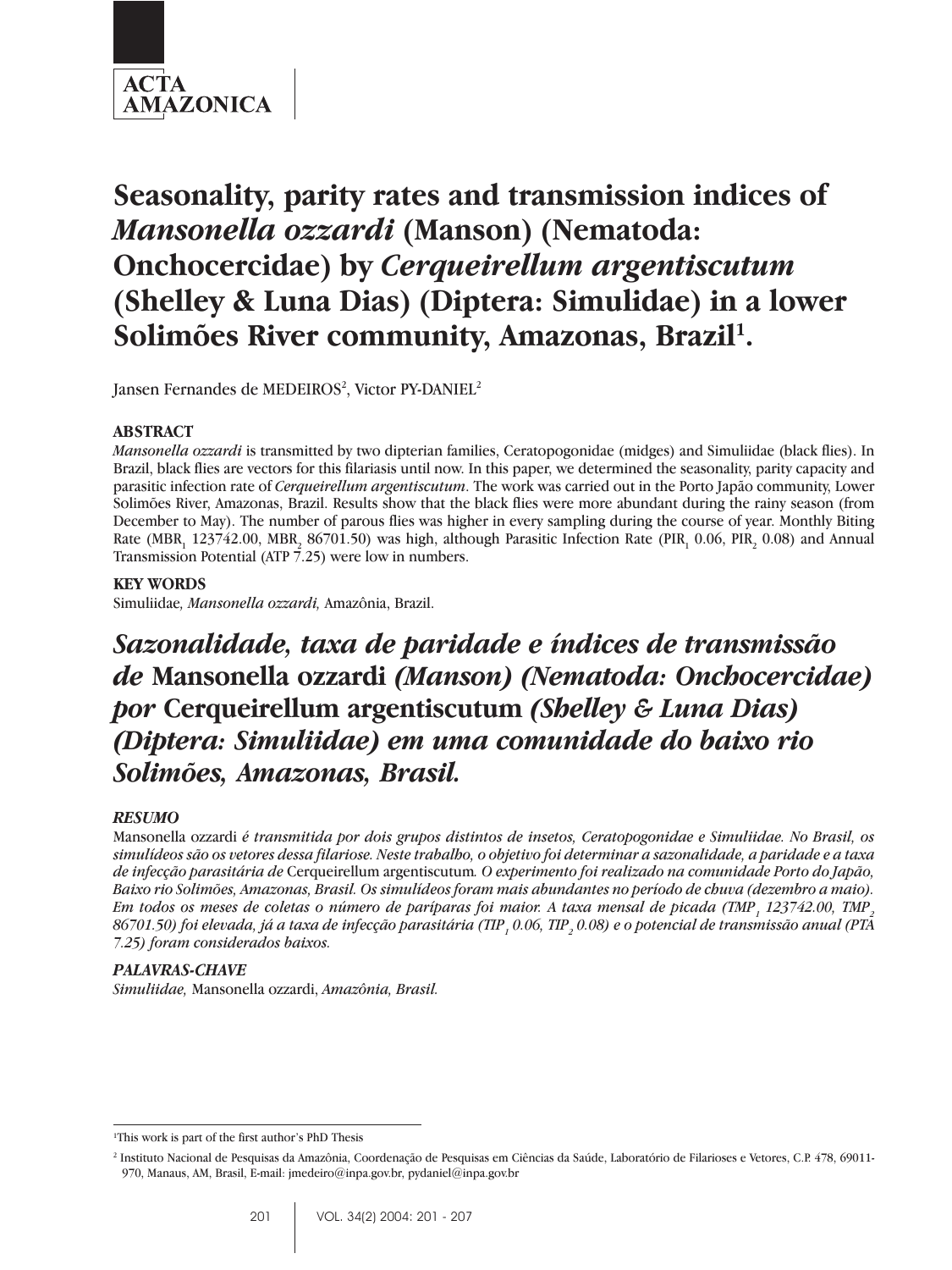

## **INTRODUCTION**

*Mansonella ozzardi* is the filarial agent of mansonelliasis. The first report of this disease was made by Manson in 1897, in Guiana. According to Batista *et al*. (1960) and Oliveira (1961), people infected with mansonelliasis and high microfilaremia present symptoms of moderate fever, articular pain, adenite (followed by dizziness) and headaches. A new sintomatology attributed to this filariasis is the occurrence of visual lesions, which in turn can lead to blindness (Branco *et al*., 1998, Garrido & Campos, 2000).

This filariasis is found from Mexico to Argentina, Guatemala and Panama in Central America, and also some islands of the Antillean archipelago. Except for Chile, Uruguay and Paraguay, every country in South America has already reported the presence of this parasite (Tavares & Fraiha Neto, 1997).

*M. ozzardi* is transmitted by insects of the families Ceratopogonidae and Simuliidae, Diptera. Initial work accomplished by Buckley (1934) indicated *Culicoides furens* (Poey) (Ceratopogonidae) as the vector of *M. ozzardi* in St Vincent Island, Caribbean. *C. furens* was later revealed as a vector in Mexico and Trinidad (Biagi *et al*., 1958), whereas *C. phlebotomus* (Williston) was the vector in Haiti (Nathan, 1978, Lowrie & Raccurt, 1981).

In Colombia, *Simulium sanguineum* [= *Cerqueirellum sanguineum* (Knab)], *S. amazonicum* [= *C. amazonicum* (Goeldi)], *S. argentiscutum* [= *C. argentiscutum* (Shelley & Luna Dias)] and *Culicoides insiniatus* Ortiz & Leon have been reported as likely vectors of *M. ozzardi* (Tidwell *et al*., 1980, Tidwell & Tidwell, 1982). *S. sanguineum* [= *C. sanguineum* (Knab)], *S. minusculum* [= *Psaroniocompsa incrustata* (Lutz)] and *S. sanchezi* [= *C. oyapockense* (Floch & Abonnenc)] were indicated as vectors of *M. ozzardi* in south Panama, Guyana and Venezuela, respectively (Nathan *et al.*, 1982, Peterson *et al.*, 1984, Yarzábal *et al.*, 1985). Shelley & Coscarón (2001) observed in *S. exiguum* [= *Notolepria exiguua* (Roubaud)] and *Culicoides lahillei* (Iches) the microfilarial development of *M. ozzardi* to the infective stage  $(L_3)$  in (northern) Argentina.

Early assessment by Cerqueira (1959) indicated *S. amazonicum* [= *C. amazonicum*] as a vector of *M. ozzardi* in Brazil. However, Moraes *et al.* (1985) suggested that the species identified in that work was probably *S. argentiscutum* [= *C. argentiscutum*]. Shelley & Shelley (1976) also reported *S. amazonicum* [= *C. amazonicum*] as a vector of *M. ozzardi*, while Shelley *et al.* (1980) indicated not only *S. amazonicum* [= *C. amazonicum*], but also *S. argentiscutum* [= *C. argentiscutum*] involvement in the transmission of mansonelliasis. Moraes *et al.* (1985) indicated *S. oyapockense* [= *C. oyapockense*] as a vector in the State of Roraima, Brazil.

In Brazil, the first report of *M. ozzardi* was made by Deane (1949). Lacerda & Rachou (1956) provided evidence that this filaria is found in the State of Amazonas, in the communities bordering the Solimões River and its tributaries.

The goal of this work is to assess the seasonality, the parity and the transmission indices of *C. argentiscutum* one of the vectors of *M. ozzardi* in Brazil. This is the first work considering the range of a 1-year sampling of *C. argentiscutum*. This work follows the nomenclature according to Py-Daniel & Moreira Sampaio (1994), where the subgenus is elevated to genus level in Simuliidae.

## MATERIALS AND METHODS

## Study area

This work was conducted from September 1999 to August 2000, in the Porto Japão community  $(3^{\circ}34^{\circ}$  S 61°09" W), lower Solimões River, Amazonas, Brazil. The community has approximately 100 people, subsisting on fishing, hunting and farming.

## Procedure of Capture

The black flies were collected monthly during four consecutive days starting at 6:00 and ending at 18:15. The sampling intervals were divided into 15-minute periods, each followed by 15-minute intervals. They were captured by a laboratory technician, using manual suction collectors, according to the methodology of Medeiros & Py-Daniel (1999) and Medeiros & Py-Daniel (2003).

#### Analysis of the Ovaries

Between samplings, we analysed the ovaries to verify whether the females were nulliparous or parous, according to the methodology of Ramirez-Perez (1977). The flies were then placed in tubes containing 70% ethanol, for later examination at the Laboratório de Filarioses e Vetores of the Instituto Nacional de Pesquisas da Amazônia, Manaus, Brazil.

#### Dissection of the black flies

The flies were immersed in acid hematoxilin and stained for a period of 48 hours, prior to dissection under a stereomicroscope. They were placed on a slide, divided in three parts (head, thorax and abdomen), placed in a drop of a glycerin and covered by a coveslip. The slides were then observed by light microscopy, and the flies were verified for mansonelliasis infections. When the parasites were found, the developmental stages (mf, L1, L2, L3) were identified according to the method of Yarzábal *et al.* (1985).

#### Parasitic Infection Rate (PIR)

Two methods were used to obtain this index:  $\mathrm{PIR}_1$ , considered the number of females infected by any filarial stage (mf, L1, L2 and L3) of *M. ozzardi* divided by the number of parous females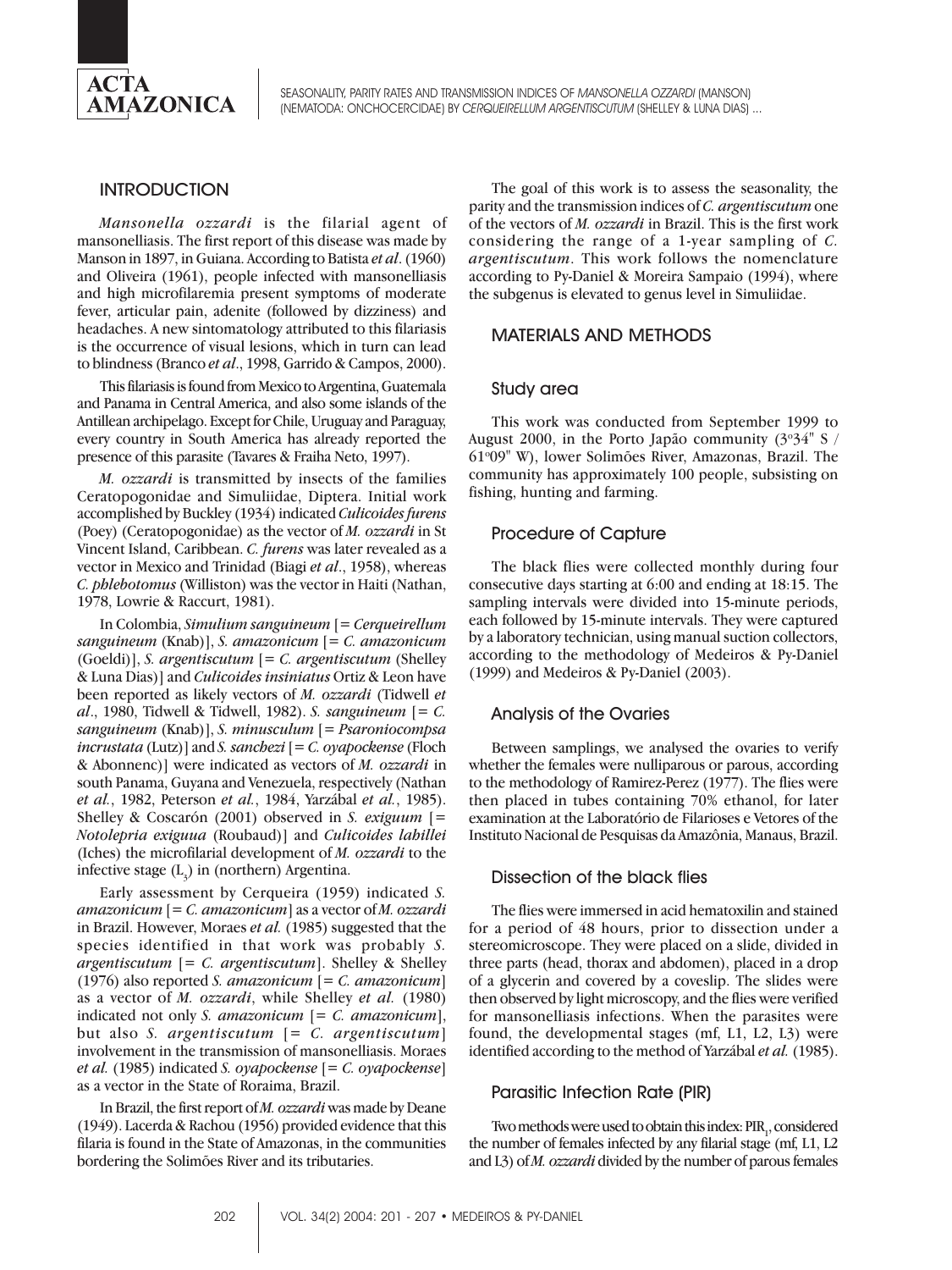

and dissected nulliparous X 100;  $\rm{PIR}_{2}$  considered the number of females infected with any filarial stages, except microfilaria (L1, L2 and L3) of *M. ozzardi* divided by the number of parous females dissected X 100 (Py-Daniel *et al*., 2000).

## Monthly Biting Rate (MBR)

This index estimates the number of black flies that bite a person exposed in the same place for a month, subjected to bites all day long (Davies & Crosskey, 1991). Two ways of calculating MBR were taken into account: one considers the total of captured females (nulliparous + parous) while the other considers only the parous females (Py-Daniel *et al*., 2000).

| $MBR_1 =$   | Total number of females caught<br>$X N0$ of days in a month        |
|-------------|--------------------------------------------------------------------|
|             | Number of catching days                                            |
|             | Total number of parous females caught<br>$X N0$ of days in a month |
| $MBR_{2} =$ | Number of catching days                                            |

## Monthly Transmission Potential (MTP)

This index estimates the number of L3 stage larvae that can be transmitted to a person exposed to the vector during a one month period (Duke, 1968, Davies & Crosskey, 1991).

 $MTP = \frac{MBR_1 X Number of L3 stage larvae by black flies}{T_1 + T_2}$ Total number of black flies dissected

## Annual Transmission Potential (ATP)

represents the number of L3 stage larvae that can be transmitted to a person exposed to the vector during a one year period (Davies & Crosskey, 1991). It is calculated by the sum of all MTPs (Monthly Potential Transmission) (Py-Daniel *et al.*, 2000).

## **Prevalence**

Approximately 80% of the habitants in Porto Japão were examined. A lancet was used to puncture the fourth finger of individuals and a drop of blood was used to make a thick film on a microscope slide. The film was dehaemoglobinized, fixed in 80% methanol, and later stained with Giemsa and examined for microfilariae.

## Additional Information

Ribeiro & Adis (1984) consider two seasons for the Central Amazon, a dry season between June and November and a rainy season from December to May.

The statistical analyses were performed as nonparametric tests, using the Mann-Whitney (U-test).

## RESULTS

## **Seasonality**

16320 *C. argentiscutum* females were collected throughout this work, with an average of 1360 individuals per month and 340 individuals per day. The highest number of simuliid flies was obtained during the rainy season (from December to May), with 13488 (82.65% of the total collected flies) (2248  $\pm$  1373.9 flies/month /  $562 \pm 366.3$  flies/day), showing a statiscally significant difference ( $U = 325 P < 0.001$ ) in relation to the number of flies collected in the dry season (from June to November) with a total of 2832 individuals  $(472 \pm 305.4)$ flies/month /  $118 \pm 86.3$  flies/day), approximately 17.35% of the total (Table 1).

During the rainy season, the highest incidence of simuliid flies was reported from December 1999 to February 2000, resulting in a total of 9753 specimens (59.76% of the total/year),  $(3251 \pm 1290.2$  flies/month / 813  $\pm$  363 flies/day). In the dry season, the highest number of black flies was obtained in September/1999, November 1999 and June 2000, resulting in a total of 1994 individuals (8.53% of the total/year) (664.6  $\pm$  306 flies/month /  $166.1 \pm 94$  flies/day).

The highest number of individuals was collected in January (1021.5  $\pm$  239.3 flies/day), corresponding to approximately 25% of the total. The lowest number of individuals was sampled in July (23  $\pm$  18.3 flies/day), corresponding to approximately 0.56% of the total flies collected throughout this study.

## Ovarian physiological stage

A total of 11441 parous females (70.1%) and 4879 nulliparous females (29.9%) were collected. The abundance of parous flies over the nulliparous flies was verified in every month of the year (Figure 1).

## Parasitic Infection Rate - PIR

Only nine out of the 16.320 collected flies were infected by *M. ozzardi*, representing a Parasitic Infection Rate (PIR<sub>1</sub>) of 0.06%, and a PIR<sub>2</sub> of 0.08%. The highest number of infected simuliid flies was found in January and February. The highest PIRs was reported in July (Table 2).

A total of 34 *M. ozzardi* larval stage was found in the black flies collected, with a higher number of L2 stage (17), followed by L1 (16) and L3 (1). All the larval stages of *M. ozzardi* were found in the thorax of the flies.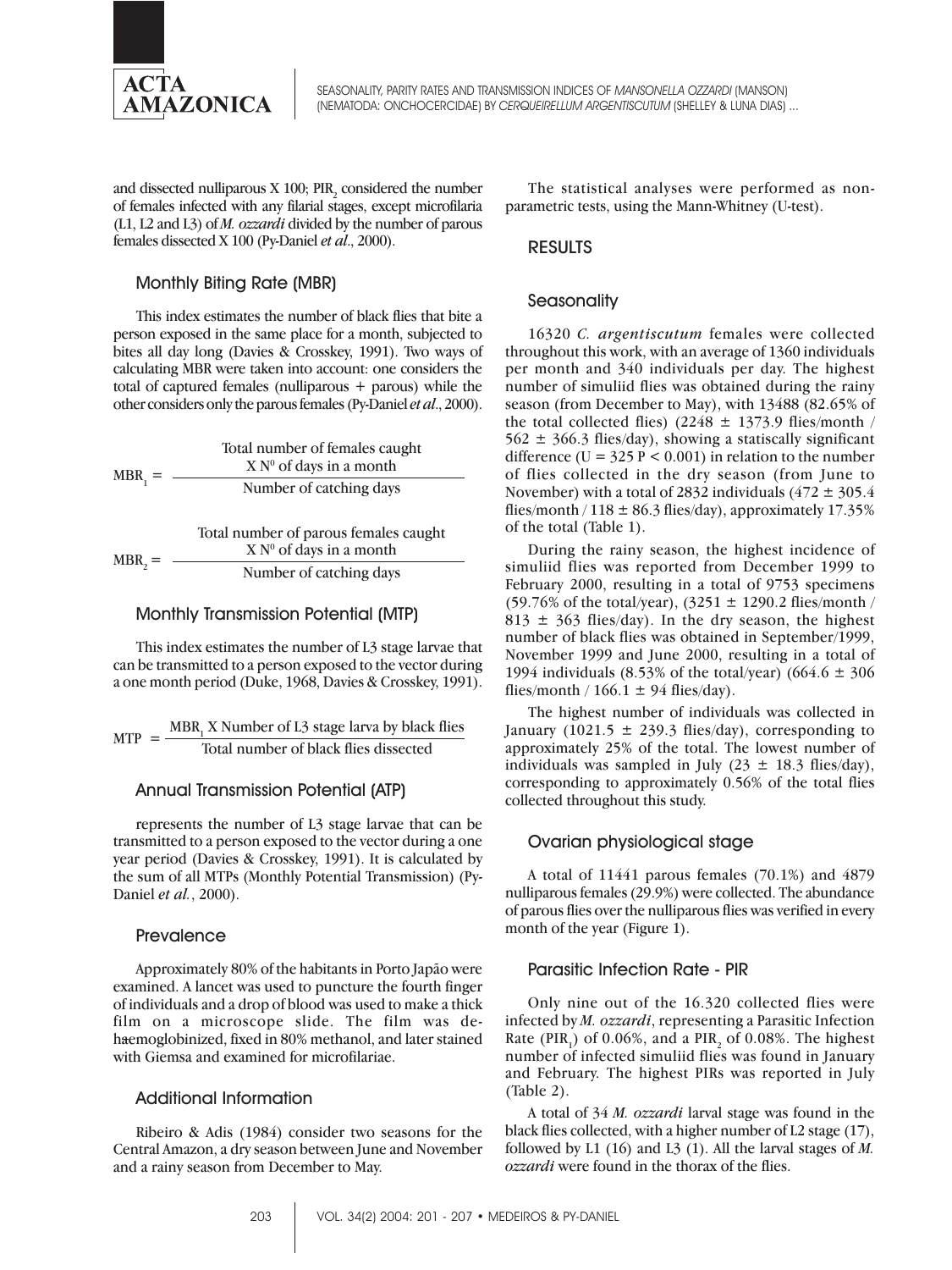

## Monthly Biting Rates – MBR, Monthly Transmition Potential - MTP and Annual Transmission Potential - ATP

The estimated Monthly Biting Rate (BMR) was 124.521,25 bites/person-month and BMR<sub>2</sub> was  $87.348,75$ . Both BMR<sub>1</sub> and BMR<sub>2</sub> were higher in January (31.674,25) and February (30.232,75) while lower BMRs were reported in July (690,0) and August (2.549,75) (Table 2).

The MTP was only calculated for February, when a L3 stage was found in an infected black fly. Therefore, the calculated MTP has the same value as the ATP, i. e., 7.25 (Table 2).

## **DISCUSSION**

The lowest number of flies collected in July was due to a cold mass movement in the first two days of sampling, when strong winds (up to 22,4 Km/h) were verified in the area, followed by low temperatures and high relative air humidity.

Our results agree with statements of the local population where the work was carried out, corroborating the fact that the highest number of black flies occur in months of higher precipitation. Cerqueira (1959) in a work developed in the city of Codajás (Middle Solimões River), Amazonas, the largest density of *S. amazonicum* [= *C. argentiscutum*] was also found during the rainy season, considered by him to be from January to June.

Medeiros & Py-Daniel (1999) verified a higher abundance of the species *C. oyapockense*, in Xitei/Xidea, in the Yanomami indigenous area, Roraima, Brazil, in the period of higher precipitation. Shelley (1988) working in Toototobi and Shelley



**Figure 1 -** Distribution of the *Cerqueirellum argentiscutum* females according to the physiologic ovarian condition (parous or nulliparous), collected from September/1999 to August/2000, in Porto Japão, Amazon, Brazil.

*et al*. (1997), in Catrimani (both Yanomami areas) reported that the highest number of *S. oyapockense*  $\epsilon = C$ . *oyapockense*] was observed during the rainy period.

The present results provided evidence that *C. argentiscutum* was more abundant in the beginning of the rainy season (from December to February), subsequently decreasing in numbers from March to May, and at the beginning of the dry period (June and July) when the Solimões River is flooded. We observed that from May to July, when the floods reached the forest, the populations of *C. argentiscutum* migrated to the inundated area (also called várzea), where a higher prevalence of the simuliids were found, correlated with a

**Table 1 -** Seasonal distribution of *Cerqueirellum argentiscutum* biting females in four days of monthly collections, from September/ 1999 to August/2000, in Porto Japão community, Amazonas, Brazil.

| Month/Day    | Period |      | Ш    | Ш    | IV   | Total | %      |        | Mean/Day±SD<br>$n = 04$ |
|--------------|--------|------|------|------|------|-------|--------|--------|-------------------------|
| September/99 | Dry    | 233  | 284  | 115  | 386  | 1018  | 6.24   | 254.5  | ±112.6                  |
| October      | Dry    | 96   | 67   | 136  | 118  | 417   | 2.56   | 104.3  | ±29.7                   |
| November     | Dry    | 203  | 105  | 116  | 67   | 491   | 3.01   | 122.8  | ±57.4                   |
| December     | Rainy  | 342  | 848  | 403  | 172  | 1765  | 10.81  | 441.3  | ±288.2                  |
| January/00   | Rainy  | 1119 | 1312 | 867  | 789  | 4087  | 25.04  | 1021.8 | ±239.3                  |
| February     | Rainy  | 847  | 724  | 1028 | 1302 | 3901  | 23.90  | 975.3  | ±251.0                  |
| March        | Rainy  | 442  | 364  | 204  | 441  | 1451  | 8.89   | 362.8  | ±111.9                  |
| April        | Rainy  | 284  | 124  | 422  | 326  | 1156  | 7.08   | 289.0  | ±124.2                  |
| May          | Rainy  | 286  | 244  | 428  | 170  | 1128  | 6.91   | 282.0  | ±108.5                  |
| June         | Dry    | 103  | 95   | 145  | 142  | 485   | 2.97   | 121.3  | ±25.9                   |
| July         | Dry    | 12   | 03   | 36   | 41   | 92    | 0.56   | 23.0   | ±18.3                   |
| August       | Dry    | 109  | 59   | 75   | 86   | 329   | 2.02   | 82.3   | ±20.9                   |
| Total        |        | 4076 | 4229 | 3975 | 4040 | 16320 | 100.00 | 4080.0 | ±107.7                  |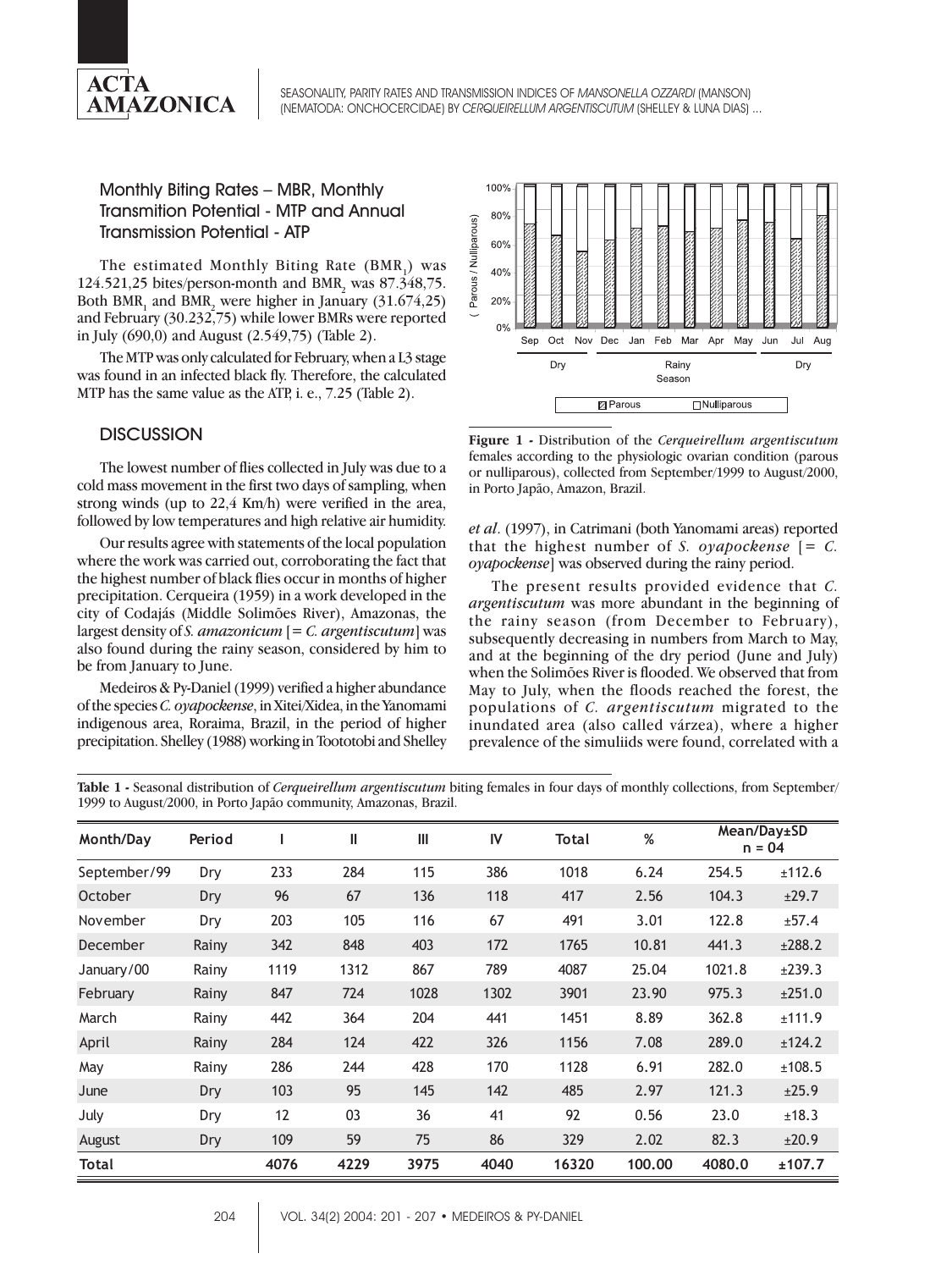

|                   | Table 2 - Calculated indices of Cerqueirellum argentiscutum females collected from September/1999 to August/2000, in Porto Japão community, Amazonas, Brazil |                                           |                |                      |                    |                          |                 |                          |                          |                |                |                |                          |                          |                          |                  |
|-------------------|--------------------------------------------------------------------------------------------------------------------------------------------------------------|-------------------------------------------|----------------|----------------------|--------------------|--------------------------|-----------------|--------------------------|--------------------------|----------------|----------------|----------------|--------------------------|--------------------------|--------------------------|------------------|
|                   | Parameters                                                                                                                                                   | Derivation                                | Set            | Oct                  | $\frac{8}{2}$      | Dec                      | Jan             | Feb                      | Mar                      | Apr            | May            | $\tilde{=}$    | ョ                        | Aug                      | Total                    |                  |
| ⋖                 | Total of Females<br>collected                                                                                                                                |                                           | 1018           | 417                  | 491                | 1765                     | 4087            | 3901                     | 1451                     | 1156           | 1128           | 485            | 92                       | 329                      | 16320                    |                  |
|                   | Nulliparous<br>Females                                                                                                                                       |                                           | 270            | 141                  | 224                | 664                      | 1227            | 1064                     | 458                      | 342            | 266            | 123            | 34                       | 66                       | 4879                     |                  |
| $\mathbf{\Omega}$ | Parous Females                                                                                                                                               |                                           | 748            | ò.<br>$\overline{z}$ | 267                | 1101                     | 2860            | 2837                     | 993                      | 814            | 862            | 362            | $58\,$                   | 263                      | 11441                    |                  |
|                   | Females with L1                                                                                                                                              |                                           |                |                      | $\mathbf{r}_\perp$ | $\overline{\phantom{0}}$ | 2               | 2                        | $\overline{\phantom{0}}$ |                |                |                | $\overline{\phantom{0}}$ | $\overline{\phantom{0}}$ | $\infty$                 |                  |
|                   | Females with L2                                                                                                                                              |                                           | ï              |                      | $\mathbf{r}$       |                          | ٠               | $\overline{\phantom{0}}$ |                          |                |                | ٠              |                          | J.                       | $\overline{\phantom{0}}$ |                  |
|                   | Females with<br>$L^{2+}L^{3}$                                                                                                                                |                                           |                |                      | $\blacksquare$     |                          |                 | $\overline{\phantom{0}}$ |                          |                |                |                |                          |                          | $\overline{\phantom{0}}$ |                  |
| ပ                 | Females with L3                                                                                                                                              |                                           | $\blacksquare$ |                      |                    |                          |                 | $\overline{\phantom{0}}$ |                          |                |                |                |                          |                          | $\overline{\phantom{0}}$ |                  |
| $\Omega$          | Infected females<br>(mf, L1, L2, L3)                                                                                                                         |                                           |                |                      |                    |                          | 2               | 3                        | $\overline{\phantom{0}}$ |                |                |                | $\overline{\phantom{0}}$ | $\overline{\phantom{0}}$ | $\circ$                  |                  |
| ш                 | Infected females<br>(L1, L2, L3)                                                                                                                             |                                           | $\circ$        |                      | $\circ$            |                          | 2               | $\sim$                   |                          | $\circ$        | $\circ$        | $\circ$        |                          |                          | $\sigma$                 |                  |
| ட                 | No. of L3                                                                                                                                                    |                                           | $\circ$        |                      | $\circ$            | 0                        | $\circ$         |                          | $\circ$                  | $\circ$        | $\circ$        | $\circ$        | $\circ$                  | $\circ$                  |                          |                  |
| ပ                 | Total number of<br>M. ozzardi                                                                                                                                |                                           |                |                      | ٠                  |                          | 3               | 27                       |                          |                |                | ٠              | ٣                        | ٣                        | 34                       |                  |
| ᆂ                 | Number of days in<br>the referred<br>month                                                                                                                   |                                           | 30             | $\overline{5}$       | 30                 | $\overline{5}$           | $\overline{31}$ | 29                       | $\overline{31}$          | 30             | $\overline{5}$ | 30             | $\geq$                   | స్                       | 366                      |                  |
|                   | infected female<br>Average number<br>of M. ozzardi                                                                                                           | $\frac{a}{a}$                             |                |                      | ×                  | 1.00                     | 1.50            | 9.00                     | 1.00                     | $\blacksquare$ | ٠              | $\blacksquare$ | 1.00                     | $\overline{\phantom{0}}$ | 3.78                     |                  |
|                   | of females man/<br>Average number<br>day                                                                                                                     | 4<br>$\overline{\phantom{0}}$<br>$\sigma$ | 254.50         | .25<br>104.          | 122.75             | 441.25                   | 1021.75         | 975.25                   | 362.75                   | 289.00         | 282.00         | 121.25         | 23.00                    | 82.25                    | 340.00                   |                  |
| ≲                 | Infected females<br>/ man / day                                                                                                                              | d / 4                                     | 0.00           | 8<br>$\tilde{\circ}$ | 0.00               | 0.25                     | 0.50            | 0.75                     | 0.25                     | 0.00           | 0.00           | 0.00           | 0.25                     | $\circ$                  | 0.19                     |                  |
| $\mathsf{z}$      | Infective females<br>/ man /day                                                                                                                              | C/4                                       |                |                      |                    |                          |                 | 0.25                     |                          |                |                |                |                          |                          | 0.25                     |                  |
| $\circ$           | L3 larvae / man<br>/day                                                                                                                                      | $\tilde{=}$                               |                |                      | $\mathbf{I}$       | ٠                        | $\mathbf{I}$    | 1.00                     | ٠                        |                |                | ٠              |                          |                          | 1.00                     |                  |
|                   | Infection Rate)<br>PIR1 (Parasitic                                                                                                                           | $(d/a)$ x 100                             | 0.00           | 0.00                 | 0.00               | 0.06                     | 0.05            | 0.08                     | 0.07                     | 0.00           | 0.00           | 0.00           | 1.09                     | $\circ$                  | 0.06                     | PIR <sub>1</sub> |
|                   | PIR <sub>2</sub>                                                                                                                                             | $(e/b)$ $x100$                            | 0.00           | 0.00                 | 0.00               | 0.09                     | 0.07            | 0.11                     | 0.10                     | 0.00           | 0.00           | 0.00           | 1.72                     | $\circ$                  | 0.08                     | PIR <sub>2</sub> |
|                   | MBR1 (Monthly<br><b>Biting Rate)</b>                                                                                                                         | ah / 4                                    | 7635.00        | 1.75<br>3231         | 3682.50            | 13678.75                 | 31674.25        | 28282.25                 | 11245.25                 | 8670.00        | 8742.00        | 3637.50        | 713.00                   | 2549.75                  | 123742.00                |                  |
|                   | MBR2                                                                                                                                                         | bh $/4$                                   | 5610.00        | 2139.00              | 2002.50            | 8532.75                  | 22165.00        | 20568.25                 | 7695.75                  | 6105.00        | 6680.50        | 2715.00        | 449.50                   | 2038.25                  | 86701.50                 |                  |
|                   | MTP (Monthly<br>Transmission<br>Potential)                                                                                                                   | (mbr1) f                                  | 0.00           | 0.00                 | 0.00               | 0.00                     | 0.00            | 7.25                     | 0.00                     | 0.00           | 0.00           | 0.00           | 0.00                     | 0.00                     | 7.25                     | <b>ATP1</b>      |
|                   | ATP = Annual Transmission Potential                                                                                                                          |                                           |                |                      |                    |                          |                 |                          |                          |                |                |                |                          |                          |                          |                  |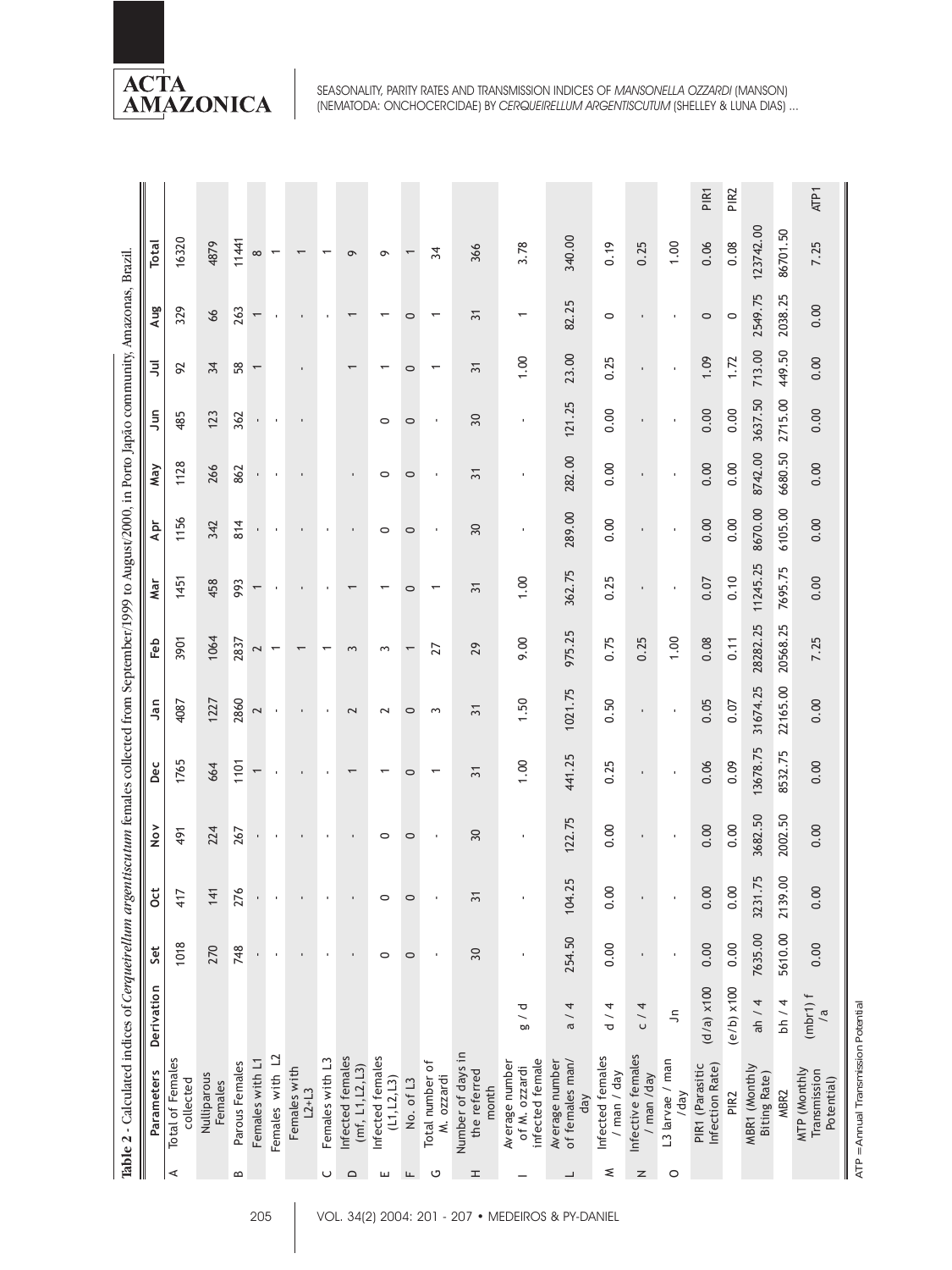

decrease in the number of specimens sampled alongside the river. It may be suggested that females of this species migrate to the várzea area as a survival strategy, to have access to other sources of blood.

The high number of parous flies collected in this work is probably related to the anthropophilic behavior of *C. argentiscutum* and their high chances of finding a host (man), taking into account the working habits of the local people (setting up agricultural crops at the margins of the river, being exposed daily to the biting activity of this species). Medeiros & Py-Daniel (1999) found 84% of parous female of *C. oyapockense* in Xitei/Xidea; and Shelley *et al*. (1997), collected a higher number of *S. oyapockense* [= *C. oyapockense*] parous females (79.3%) as compared to the nulliparous females (20.7%) in Toototobi.

In a previous report involving several streams in the city of Codajás, Cerqueira (1959) indicated for *S. amazonicum* [*= C. argentiscutum*] a distinctive parasitic infection rate for the various places, totaling 18.5% of the 1367 individuals captured. Shelley & Shelley (1976) found a natural infection rate for *S. amazonicum* [*= C. amazonicum*] estimated in 0.99%, representing 35 individuals out of 3530 collected in humans and bovine cattle, while working in two villages located on the Purus River, close to the municipality of Lábrea, Amazonas. Shelley *et al*. (1980) found S*. amazonicum* [*= C. amazonicum*] and *Simulium* n.sp [= *C. argentiscutum*] naturally infected with *M. ozzardi*, with a parasitic infection rate of 3.1% and 9.7%, respectively (Ticuna tribe, Solimões River, Amazonas).

By comparing the Parasitic Infection Rates (PIR) of the published works cited above, we can say that the PIR values observed in this work are low, particularly in relation to the findings of Cerqueira (1959) and Shelley *et al*. (1980). The low rates ( $PIR_1$  and  $PIR_2$ ) found in this work are probably due to the of absence of mansonelliasis in the community of Porto Japão (0% prevalence, in 80% of the examined population). The black flies found infected are most likely to be related to factors such as periodic visits (migrations) of people infected with mansonelliasis from other communities located in the Middle and Upper Solimões River, considering the fact that daily movement of ships takes place on the river.

In Brazil, reports on the *M. ozzardi* vectors have not been considering systematic collection (Cerqueira, 1959, Shelley & Shelley, 1976, Shelley *et al*., 1980, Moraes *et al*., 1985), and therefore, for comparisons of the Monthly Biting Rate (MBR), we considered some works on species involved in the transmission of the filarial worm *Onchocerca volvulus* (Leuckart) in the indigenous Yanomami area, Roraima, Brazil (Andreazze & Py-Daniel, 1999, Py-Daniel *et al*., 2000).

Andreazze & Py-Daniel (1999) in the Xitei/Xidea area, determined a  $MBR_{1}$  of 63.079,7 and a  $MBR_{2}$  of 37.394,5 for the species *P. incrustata*. Py-Daniel *et al*. (2000) found a  $MBR_{1}^{\prime}$  of 28.443,0 and a  $MBR_{2}^{\prime}$  of 18.360,2 in a work conducted in the same place with the species *T. guianense*. Py-Daniel *et al*. (2000) also estimated the MBR for the four species (*P. incrustata, T. guianense*, *C. oyapockense* and *N. exiguua*) occurring in Xitei/Xidea, and found a MBR<sub>1</sub> of 92.931,7 and a  $MBR_2$  of 56.936,5.

By comparing the MBRs between these two areas (Porto Japão and Xitei/Xidea), we observed that in Porto Japão, MBRs in only one species was higher than the total MBRs calculated for the four species of Xitei/Xidea area. Therefore, the species *C. argentiscutum*, in some periods of the year, such as January and February, represents a plague for the population living alongside the Solimões River due to the high density of flies and consequently, the discomfort of their bites.

The fact that only one metacyclic larva (L3 stage) was found in February indicates a low ATP for this area, suggesting that a low transmission risk of *M. ozzardi* exists for the population of the study area. According to an index established by the World Health Organization for the vectors of *O. volvulus*, the estimated level in order to maintain transmission is around 100 L3 larvae per person during one year (Davis *et al*., 1994), which is not yet known for *M. ozzardi* vectors.

#### ACKNOWLEDGEMENTS

We thank INPA for support, CNPq for the PhD scholarship for the first author, and the Porto Japão community, especially Mr. Aníbal César B. Lima for excellent assistance in the black fly samplings and dissections.

## LITERATURE CITED

- Batista, D; Oliveira, W.R.; Rabello, V.D. 1960. Estudo da patogenicidade da *Mansonella ozzardi* e da sintomatologia da mansonelose. *Revista do Instituto de Medicina Tropical de São Paulo,* 2(5): 281-289.
- Biagi, F.; Tay, J.; Biage, A.M. 1958. Observaciones sobre mansonelosis en la Peninsula de Yucatán. V. *Culicoides furens* como transmissor. *Medicina* 38: 377-379.
- Branco, B.C.; Chamon, W.; Belfort, R.N.; Belfort, Jr.R.; Costa, A.J.A. 1998. Achados oculares entre habitantes do município de Pauiní e possível associação entre lesões corneanas e mansonelose na Amazônia. *Arquivo Brasileiro de Oftalmologia,* 61(6): 675-681.
- Buckley, J.J.C. 1934. On the development, in *Culicoides furens* Poey, of *Filaria* (=*Mansonella*) *ozzardi* Manson, 1897. *Journal Helminthologia,* 12: 99-118.
- Cerqueira, N.L. 1959. Sobre a transmissão da *Mansonella ozzardi* 1a e 2a notas (Trabalho do Inpa). *Jornal Brasileiro de Medicina,* I(7): 885-914.
- Davies, J.B.; Crosskey, R.W. 1991. *Simulium Vectors of Onchocerciasis*. World Health Organization, 109 pp.
- Davis, J.R.; Wasserman, S.S.; Trpis, M. 1994. Diurnal biting activity and transmission of *Onchocerca volvulus* (Filariata, Onchocercidae) by *Simulium yahense* (Diptera: Simuliidae) in Liberia. *Journal Medical Entomology,* 31(2): 217-224.